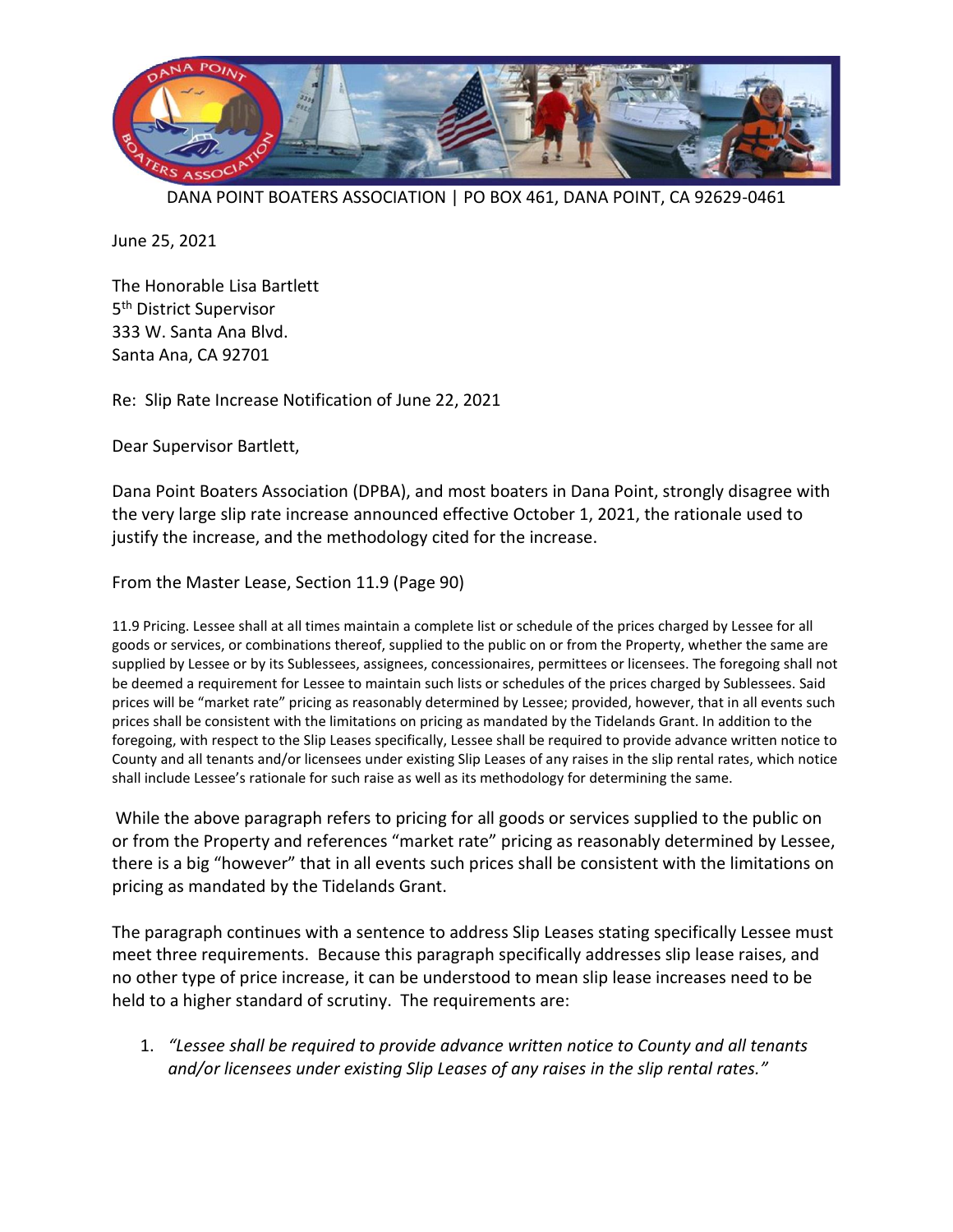

DANA POINT BOATERS ASSOCIATION | PO BOX 461, DANA POINT, CA 92629-0461

The letter, sent via email, of June 22, 2021 presumably met that requirement.

2. *"The notice shall include Lessee's rationale for such raise.*"

While the letter did include Dana Point Harbor Partners (DPHP) statement of rationale, delivered by The Marina at Dana Point and Bellwether Financial executives, we question the rationale. Moreover, the rationale failed to include any explanation of how the rate increase is compliant with the limitations on pricing that DPHP is subject to by the Tidelands Grant per sentence three of Section 11.9 in the Master Lease. We believe the public has a right to know.

Focusing on criterion three, methodology.

3. *"The methodology for determining the same must be included."*

The methodology used in their letter is not determinative. In addition, the logic employed is also flawed. According to their letter, which is attached, DPHP only took an average of the other Orange County marinas (presumably just the public ones). Of the public marinas in Orange County, eleven are in Newport Harbor, two in Huntington Harbor, one in Sunset Beach, and one in Dana Point.

The marina in Sunset Beach has slightly lower slip rates than Dana Point, of the two in Huntington Harbor, one marina has slightly higher prices than Dana Point, and the other is the same as Dana Point. Of the eleven marinas in Newport Harbor all are three to four times higher than the marinas in the other three harbors.

There are approximately 9000 slips in Newport Harbor. *Yacht World* reports prices for yachts in Newport Beach start at \$20,000 for the lowest priced vessels, up to \$7,502,357 for the most expensive listings, with an average overall yacht value of \$299,000.

In Dana Point there are approximately 2400 slips. *Yacht World* reports prices for yachts in Dana Point start at \$14,900 for the lowest priced vessels, up to \$1,975,000 for the most expensive listings, with an average overall yacht value of \$124,900. (It is important to also note Dana Point is home to a premier yacht manufacturer which pushes up the average yacht price).

If you consider slip prices in other public marinas such as Long Beach and Alamitos Bay, Oceanside, and San Diego, they all are slightly lower or slightly higher than current Dana Point rates.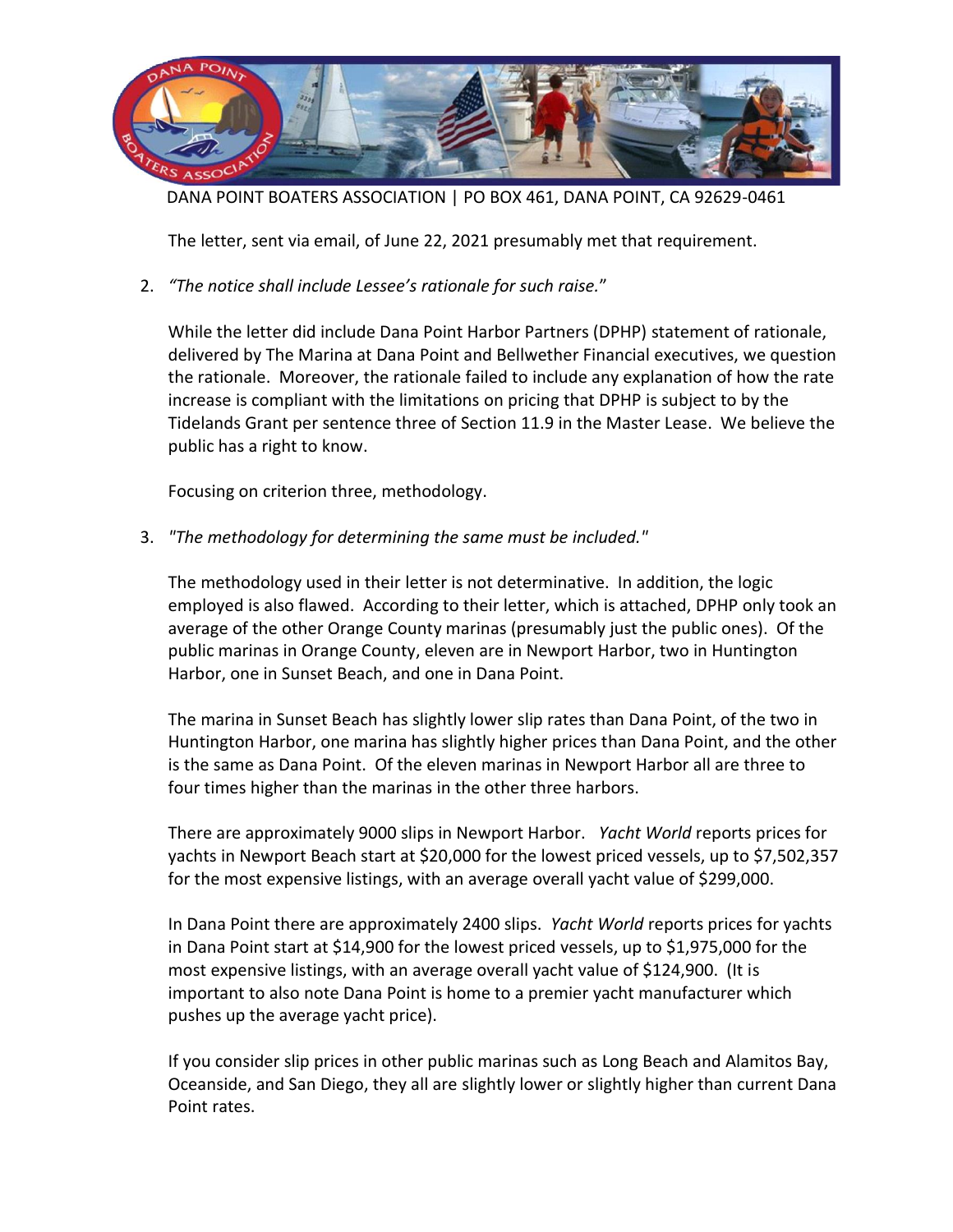

DANA POINT BOATERS ASSOCIATION | PO BOX 461, DANA POINT, CA 92629-0461

It should be noted that at no time did DPHP collaborate with the DPBA or allow any input as to the rationale or methodology.

While no boaters like slip increases, most boaters will accept and understand reasonable slip increases. The slip increase notification sent to Dana Point boaters on June 22, 2021, was neither reasonable nor logical. The announced slip increases range from 26% to 95%.

If the intent was to drive boaters who require affordability out of the harbor to accommodate more wealthy boaters, then the rate increase will certainly do so. However, this is inconsistent with the terms of the Dana Point Tidelands Trust in that Dana Point Harbor is intended for public use and recreation for all citizens of California regardless of financial capacity. Not just the wealthy.

Supervisor Bartlett, we ask that in the spirit of the Tidelands Grant and mandates of the State Land Commission, you address this travesty and put affordability back into Dana Point Harbor.

Attached are copies of just a few of the hundreds of complaints received by the Dana Point Boaters Association in the last 48 hours. By the time you read this letter we will probably have received many, many more. The boaters of Dana Point asked that we share these with you. Names and contact information have been redacted to protect the anonymity of the submitters.

Dana Point Boaters Association and Dana Point boaters are looking forward to swift action on your part.

Sincerely,

Anne Eubanks DPBA President 949-243-5148

CC: Andrew Do, Chairman and 1<sup>st</sup> District Supervisor Doug Chafee, Vice Chairman, and 4th District Supervisor Katrina Foley, 2<sup>nd</sup> District Supervisor Donald Wagner, 3rd District Supervisor Frank Kim, CEO, County of Orange